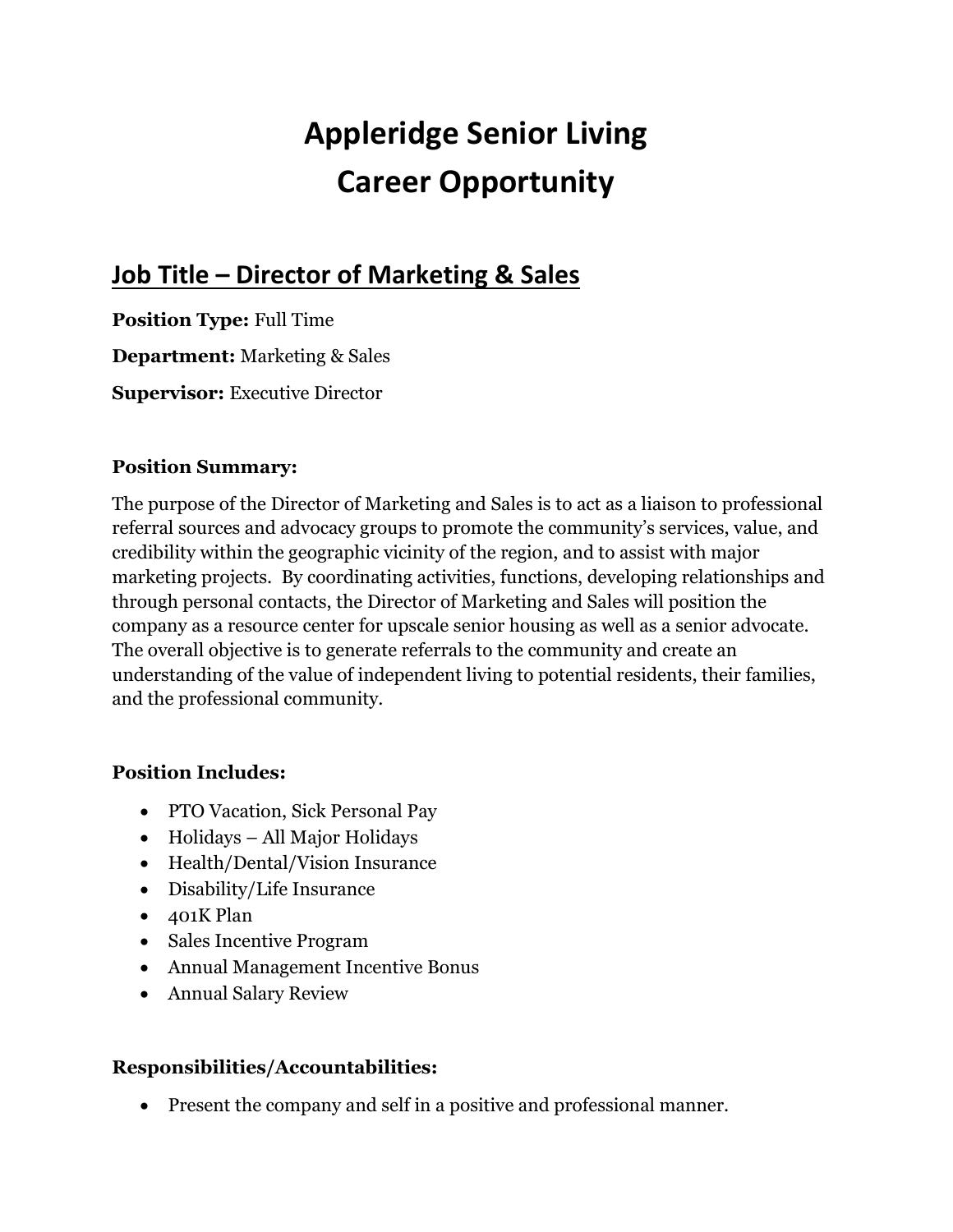- Write and articulate clearly and effectively including plans, reports and all technical information.
- Make formal public presentations as requested.
- Act as a liaison to community referral sources. Contacts to these sources should be made in a focused and systematic manner on a priority basis, dependent upon the likelihood of a referral.
- Work collaboratively with the Executive Director, management team and home care services to ensure a smooth and appropriate admission process.
- Conduct tours for community professionals, prospective residents and their families consistent with corporate standards of relationship selling.
- Maintain a flexible work schedule so as to be available to work evenings and weekends as needed.
- Responsible for Marketing budget, tracking monthly expenses as compared to budget plan.
- Maintain a current competitor comparative analysis including rates, apartment sizes, services, amenities. Provide an analysis of strengths and weaknesses of company community features and benefits and competitors. Make recommendations on pricing and competitive repositioning to management.
- Assist in the completion of identified marketing projects and goals.
- Sales/Occupancy Performance: Meet occupancy, sales and move-in projections through community outreach and lead generation.
- Screen prospective residents consistent with financial, medical, emotional and appropriateness with the community's established criteria for residency. Responsible for move-in coordination.
- Responsible for acclimating new residents to the community, including notices to Housekeeping, Dining and Maintenance to ensure a smooth transition. Provides daily follow up with new residents until they feel comfortable navigating the community.
- Manage inventory and responsible for all marketing collateral including information packets and move-in binders, mailings, brochure drops/distribution, invitations, in-house promotional items and marketing supplies.
- Responsible for promotional events, open houses, client events, and other company sponsored functions and events.
- Responsible for the upkeep and presentation of all social media, promotions and website. Manage website content and coordinate with Life Enrichment director to manage social media.
- Develop and maintain pro-active business relationships with the community's partners, owners, and related entities designed to promote the mission, image, and business objectives of Appleridge.